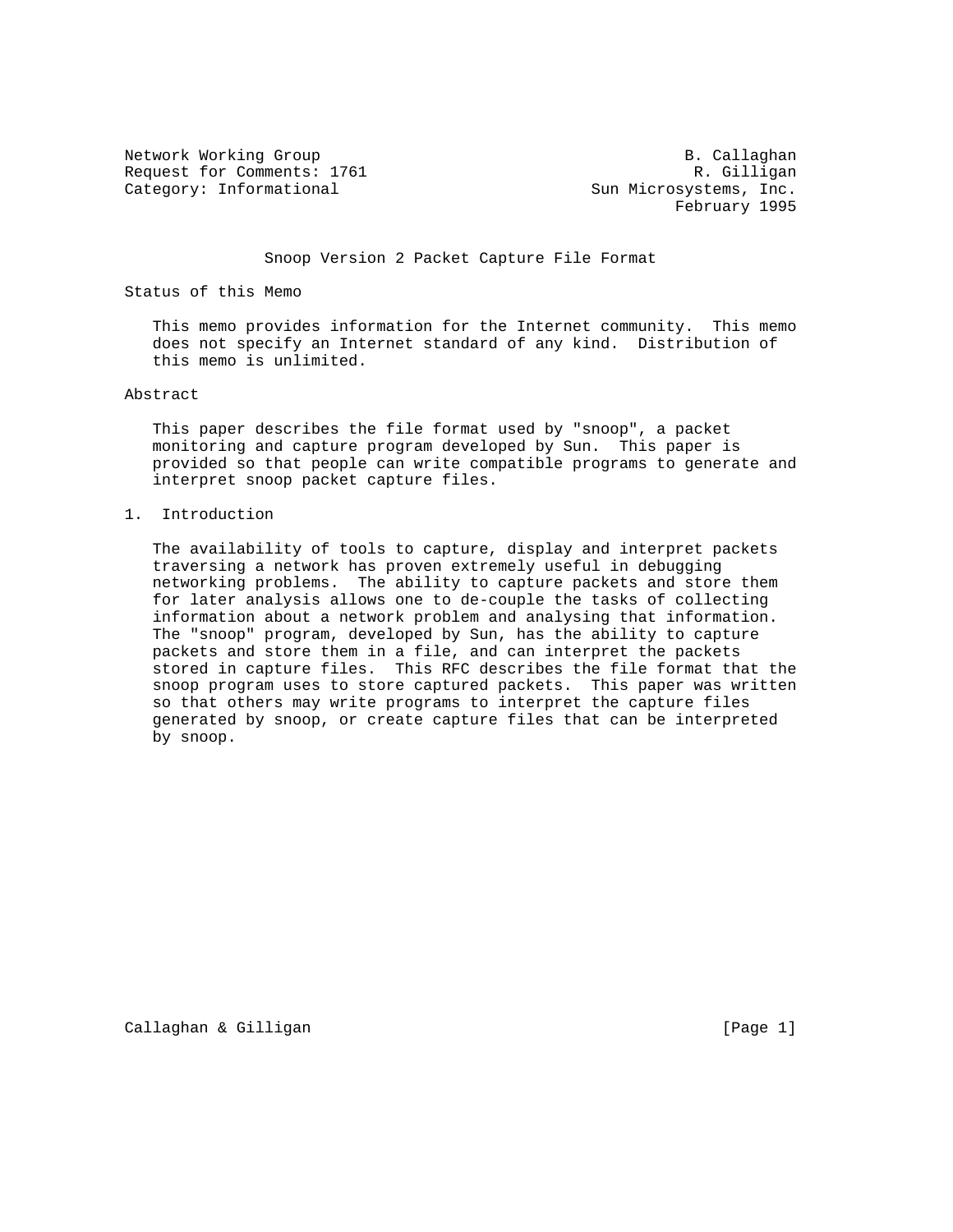# 2. File Format

 The snoop packet capture file is an array of octets structured as follows:

| File Header               |
|---------------------------|
| Packet Record<br>Number 1 |
|                           |
| Packet Record<br>Number N |

 The File Header is a fixed-length field containing general information about the packet file and the format of the packet records it contains. One or more variable-length Packet Record fields follow the File Header field. Each Packet Record field holds the data of one captured packet.

3. File Header

The structure of the File Header is as follows:

 +-+-+-+-+-+-+-+-+-+-+-+-+-+-+-+-+-+-+-+-+-+-+-+-+-+-+-+-+-+-+-+-+ | | Identification Pattern | | +-+-+-+-+-+-+-+-+-+-+-+-+-+-+-+-+-+-+-+-+-+-+-+-+-+-+-+-+-+-+-+-+ | Version Number = 2 | +-+-+-+-+-+-+-+-+-+-+-+-+-+-+-+-+-+-+-+-+-+-+-+-+-+-+-+-+-+-+-+-+ Datalink Type +-+-+-+-+-+-+-+-+-+-+-+-+-+-+-+-+-+-+-+-+-+-+-+-+-+-+-+-+-+-+-+-+

Callaghan & Gilligan **Exercise 2** and Callaghan & Gilligan **Exercise 2** and Callaghan **Exercise 2** and Callaghan **Exercise 2** and Callaghan **Exercise 2** and Callaghan **Exercise 2** and Callaghan **Exercise 2** and Callaghan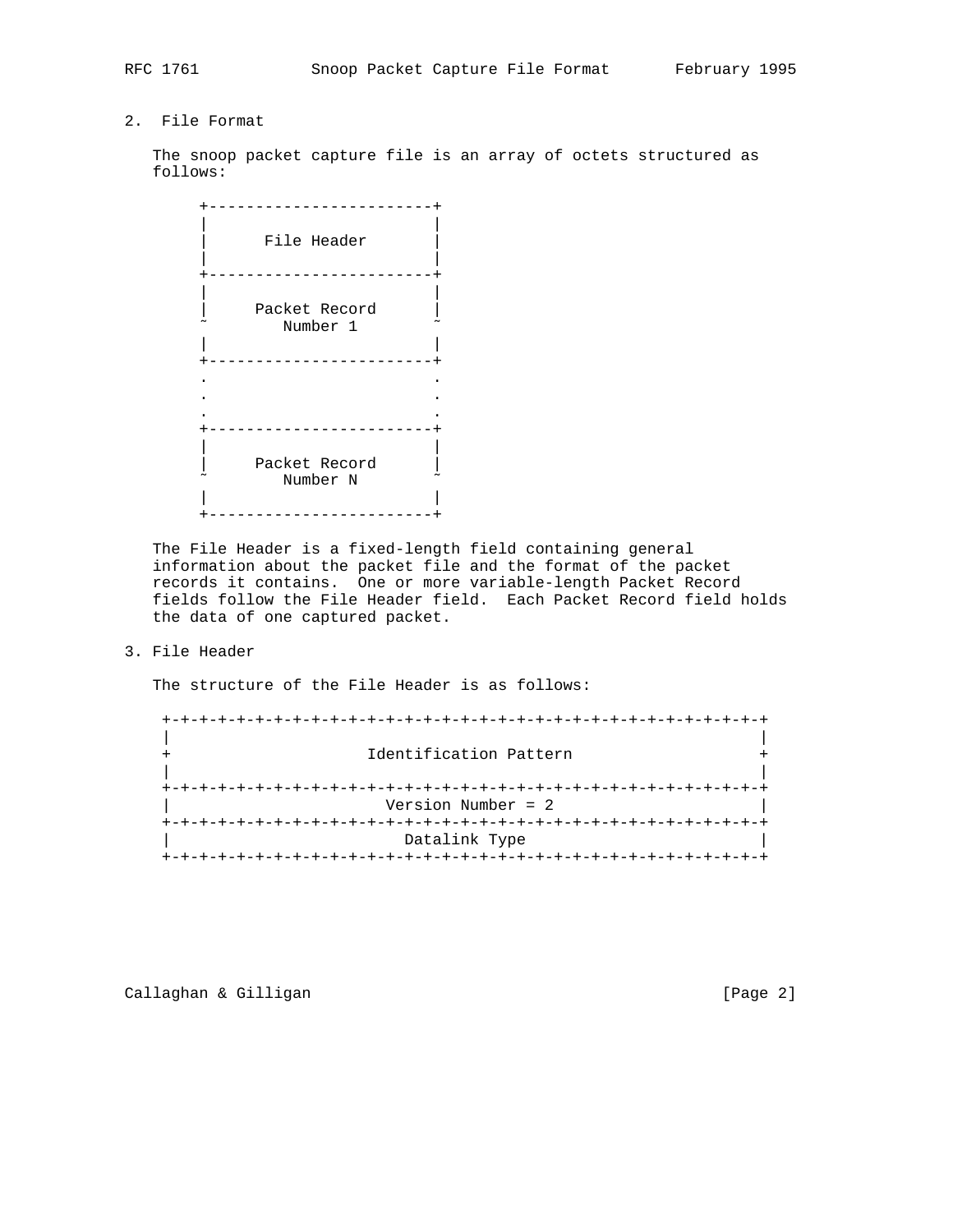Identification Pattern:

 A 64-bit (8 octet) pattern used to identify the file as a snoop packet capture file. The Identification Pattern consists of the 8 hexadecimal octets:

73 6E 6F 6F 70 00 00 00

 This is the ASCII string "snoop" followed by three null octets.

Version Number:

 A 32-bit (4 octet) unsigned integer value representing the version of the packet capture file being used. This document describes version number 2. (Version number 1 was used in early implementations and is now obsolete.)

Datalink Type:

 A 32-bit (4 octet) field identifying the type of datalink header used in the packet records that follow. The datalink type codes are listed in the table below:

| Datalink Type          | Code            |
|------------------------|-----------------|
|                        |                 |
| IEEE 802.3             |                 |
| IEEE 802.4 Token Bus   |                 |
| IEEE 802.5 Token Ring  | 2               |
| IEEE 802.6 Metro Net   |                 |
| Ethernet               |                 |
| HDLC                   | 5               |
| Character Synchronous  | 6               |
| IBM Channel-to-Channel | 7               |
| FDDI                   | 8               |
| Other                  | 9               |
| Unassigned             | 10 - 4294967295 |

4. Packet Record Format

 Each packet record holds a partial or complete copy of one packet as well as some descriptive information about that packet. The packet may be truncated in order to limit the amount of data to be stored in the packet file. In addition, the packet record may be padded in order for it to align on a convenient machine-dependent boundary. Each packet record holds 24 octets of descriptive information about the packet, followed by the packet data, which is variable-length, and an optional pad field. The descriptive information is structured

Callaghan & Gilligan is a controller to the control of the control of the control of the control of the control of  $[Page 3]$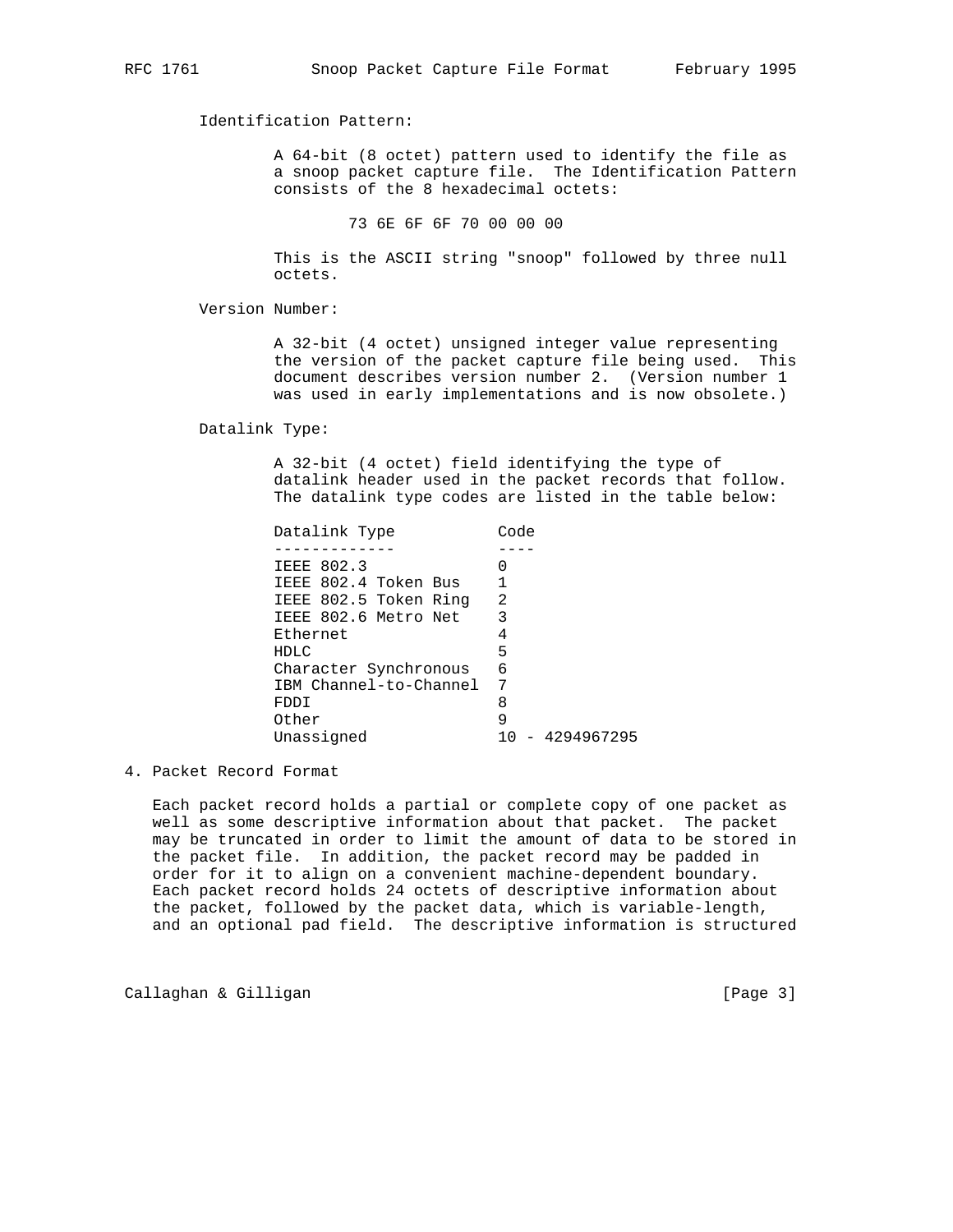as six 32-bit (4-octet) integer values.

The structure of the packet record is as follows:

| Original Length                  |                                      |
|----------------------------------|--------------------------------------|
| $-+ - + - + - + - + - +$         | $-+ - + - + - + - + - + - +$         |
| Included Length                  |                                      |
| -+-+-+-+-+-+-+-+-+-+-+-+-+-+-+-+ |                                      |
| Packet Record Length             |                                      |
|                                  |                                      |
| Cumulative Drops                 |                                      |
|                                  |                                      |
| Timestamp Seconds                |                                      |
|                                  |                                      |
| Timestamp Microseconds           |                                      |
|                                  |                                      |
|                                  |                                      |
|                                  |                                      |
|                                  |                                      |
| Packet Data                      |                                      |
|                                  |                                      |
|                                  |                                      |
|                                  | Pad                                  |
| +-+-+-+-+-+-+-+-+-+-+-+-+-+-+-   | -+-+-+-+-+-+-+-+-+-+-+-+-+-+-+-+-+-+ |

Original Length

 32-bit unsigned integer representing the length in octets of the captured packet as received via a network.

Included Length

 32-bit unsigned integer representing the length of the Packet Data field. This is the number of octets of the captured packet that are included in this packet record. If the received packet was truncated, the Included Length field will be less than the Original Length field.

Packet Record Length

 32-bit unsigned integer representing the total length of this packet record in octets. This includes the 24 octets of descriptive information, the length of the Packet Data field, and the length of the Pad field.

Callaghan & Gilligan **Exercise 2** (Page 4)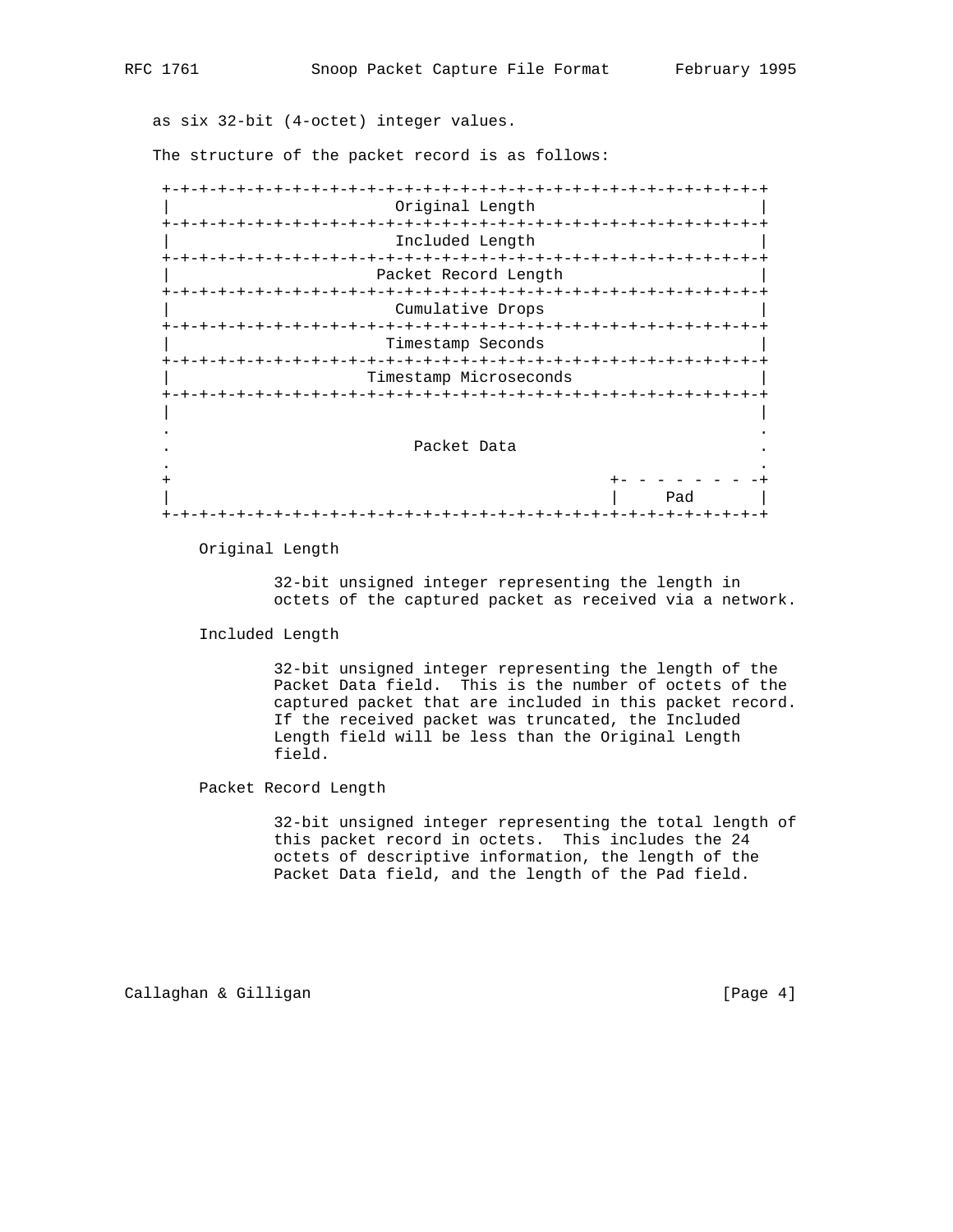#### Cumulative Drops

 32-bit unsigned integer representing the number of packets that were lost by the system that created the packet file between the first packet record in the file and this one. Packets may be lost because of insufficient resources in the capturing system, or for other reasons. Note: some implementations lack the ability to count dropped packets. Those implementations may set the cumulative drops value to zero.

Timestamp Seconds

 32-bit unsigned integer representing the time, in seconds since January 1, 1970, when the packet arrived.

Timestamp Microseconds

 32-bit unsigned integer representing microsecond resolution of packet arrival time.

## Packet Data

 Variable-length field holding the packet that was captured, beginning with its datalink header. The Datalink Type field of the file header can be used to determine how to decode the datalink header. The length of the Packet Data field is given in the Included Length field.

Pad

 Variable-length field holding zero or more octets that pads the packet record out to a convenient boundary.

# 5. Data Format

 All integer values are stored in "big-endian" order, with the high order bits first.

6. Security Considerations

Security issues are not discussed in this memo.